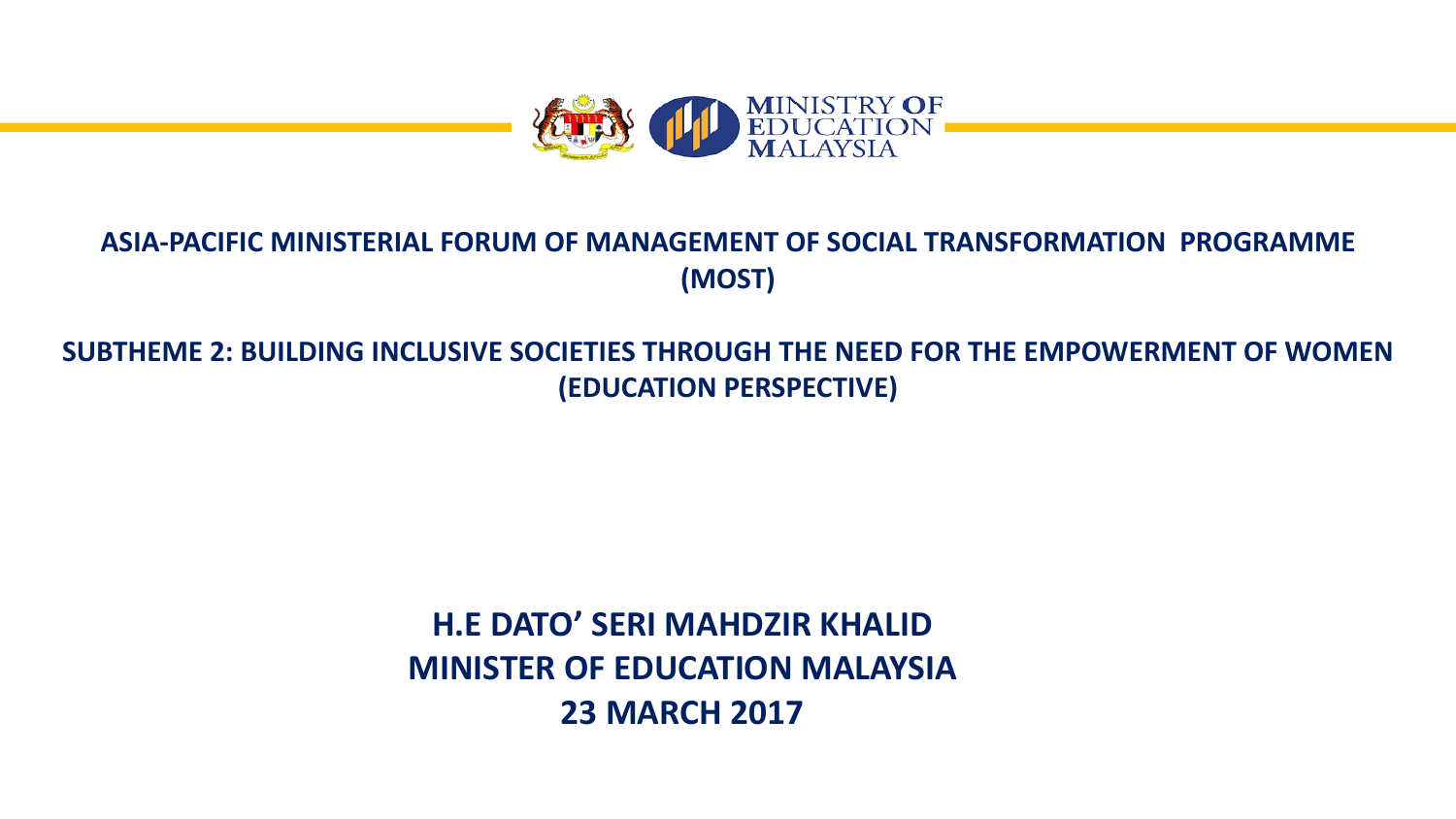



Educated, skilled and trained labour force



**15.48%**

Public spending in 2016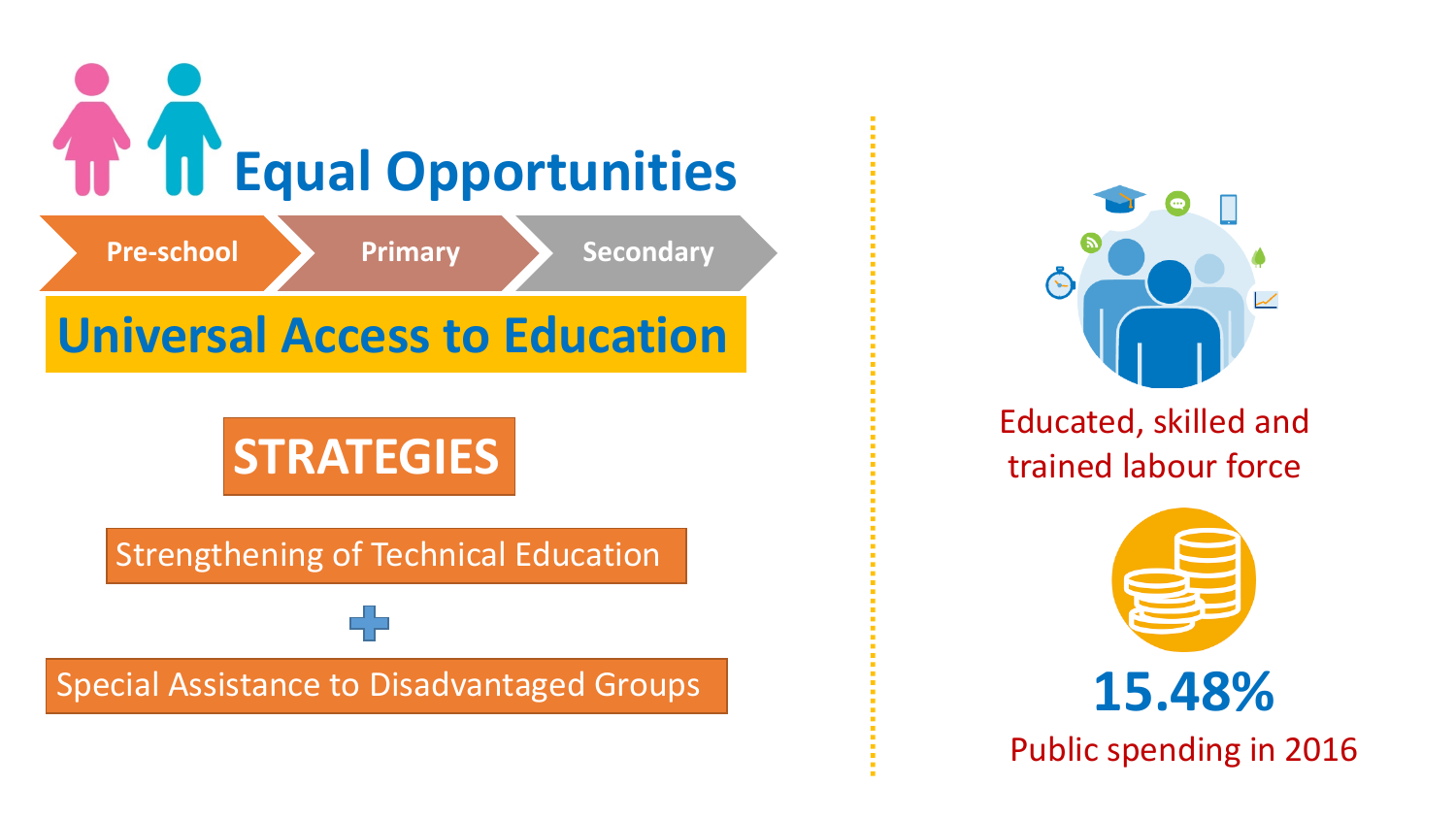Primary **95.6%**

**2000**

Secondary **85.7%**

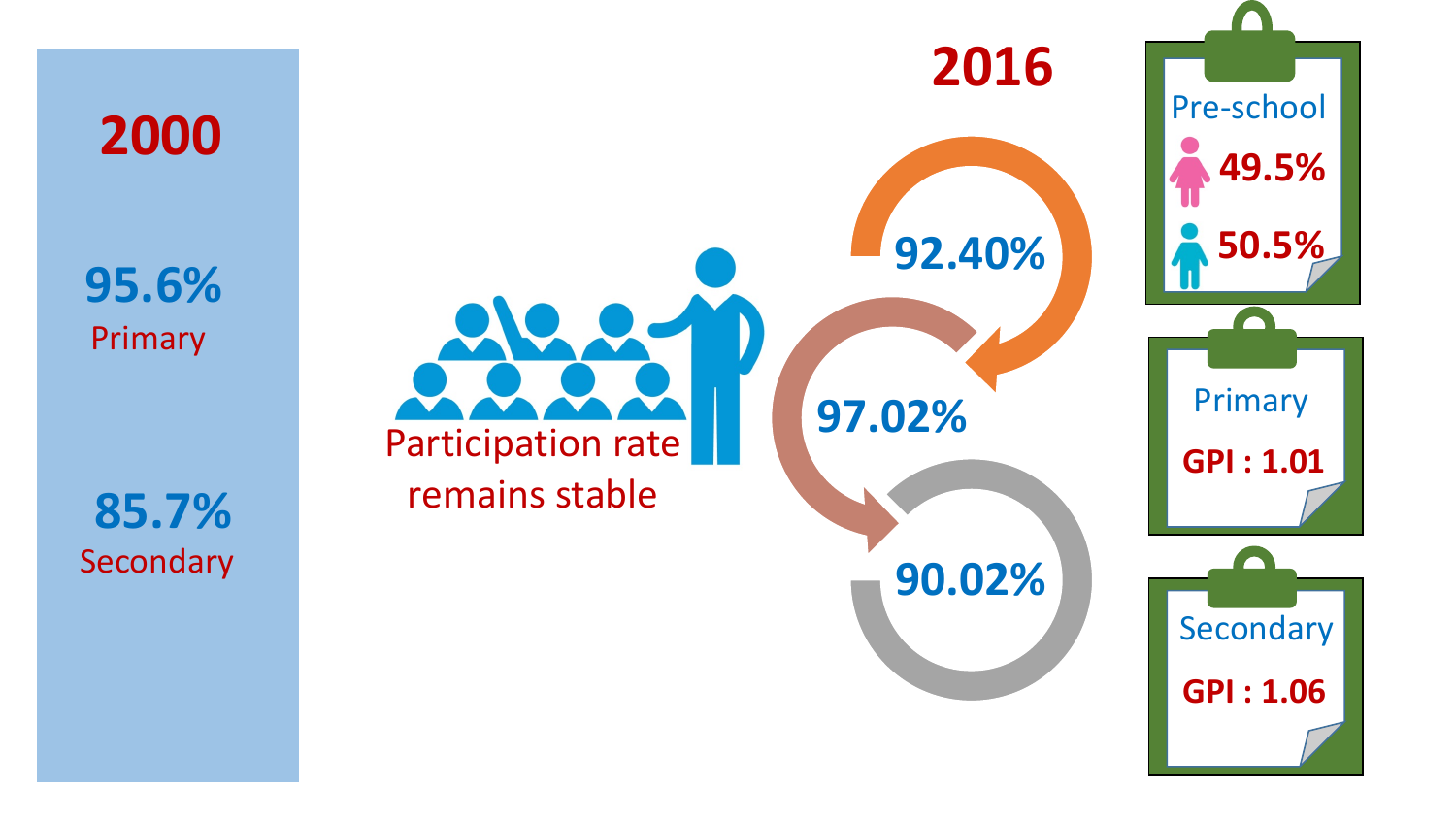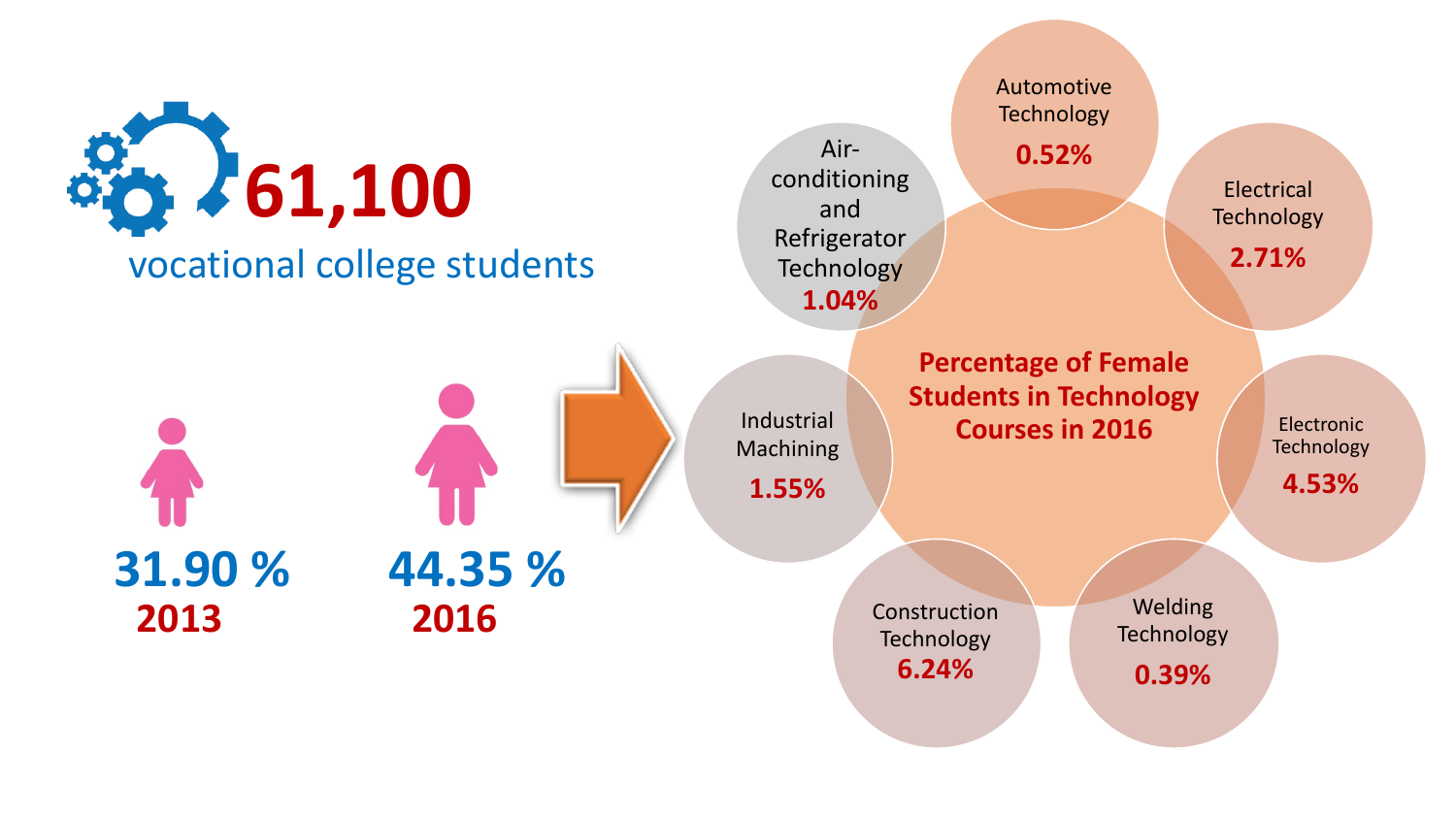## Girls consistently outperform boys





#### 2016 Sijil Pelajaran Malaysia or equivalent to GCSE/O level **CERTIFICATION**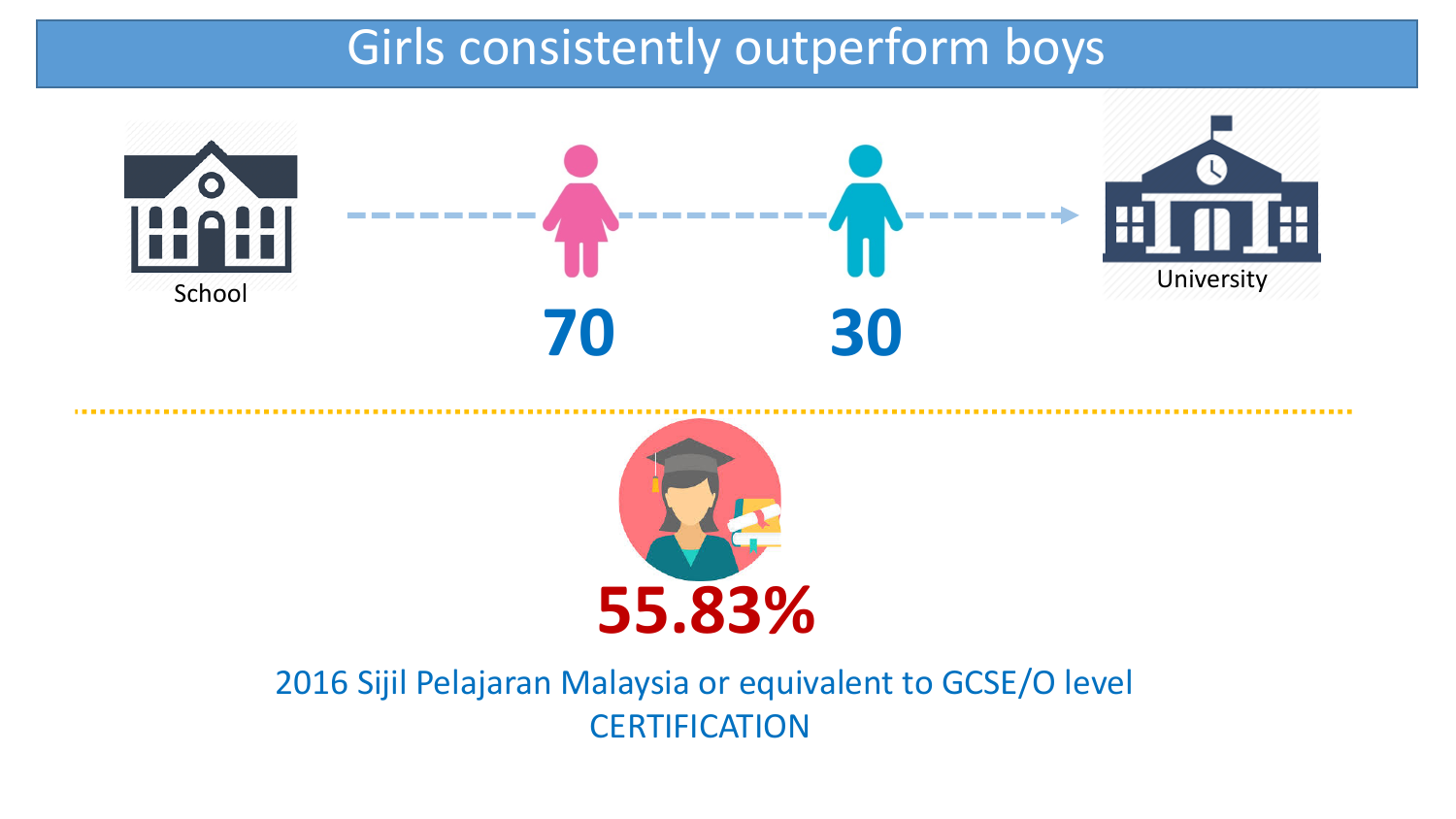## Government positions of school leaders



### school principals and headmasters in 2016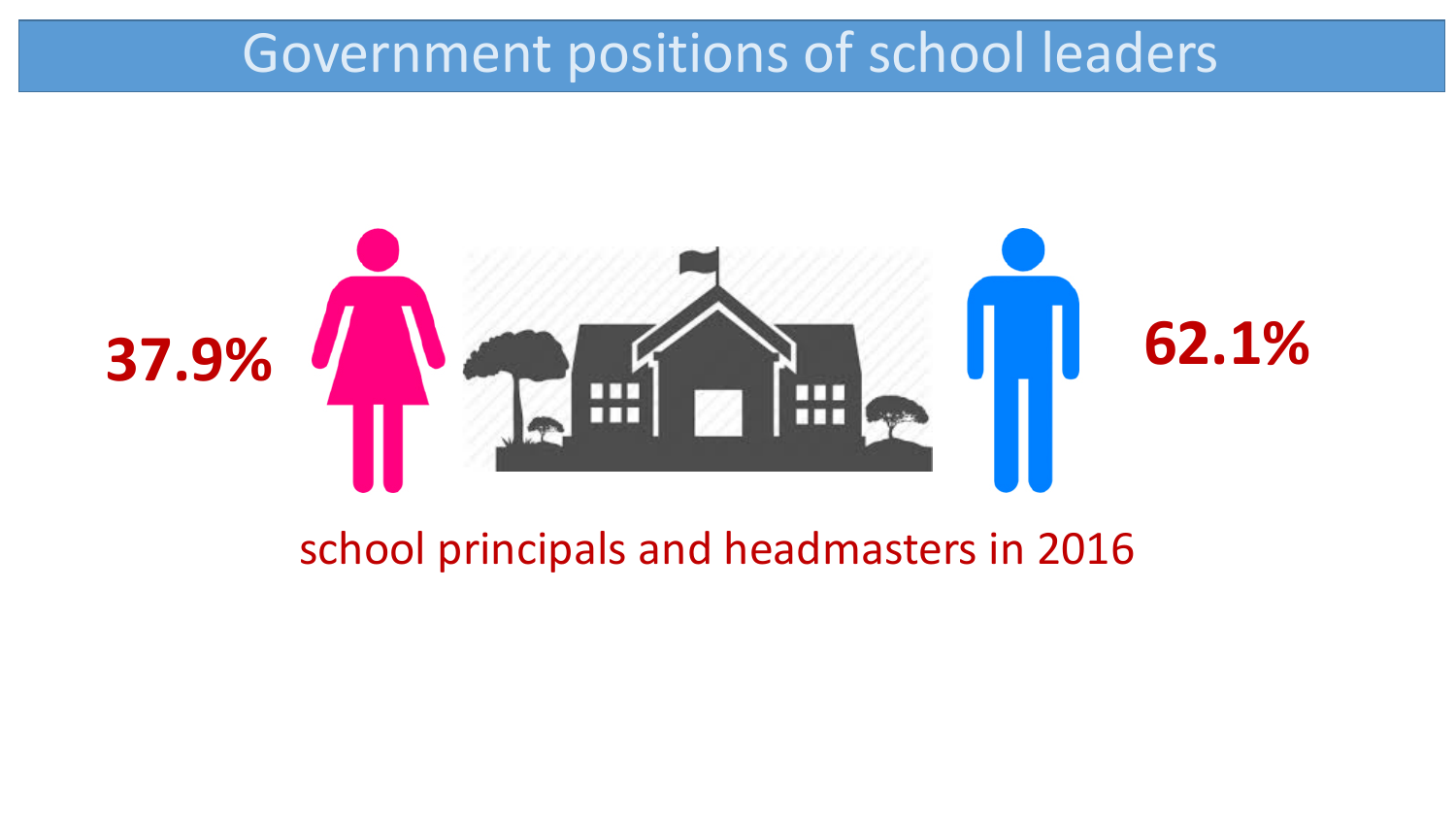

Winners of the L'OREAL-UNESCO FOR WOMEN IN SCIENCE NATIONAL FELLOWSHIP 2016:

- **Dr. Fatehah Mohd Omar, Universiti Sains Malaysia.** *Research on wastewater treatment for palm oil industries.*
- **Dr. Nethia Mohana Kumaran, Universiti Sains Malaysia.** *Research on a customized treatment for nasopharyngeal cancer.*
- **Dr. Reena Rajasuriar, University of Malaya.**

*Research on unlocking the code of the immunological aging process.*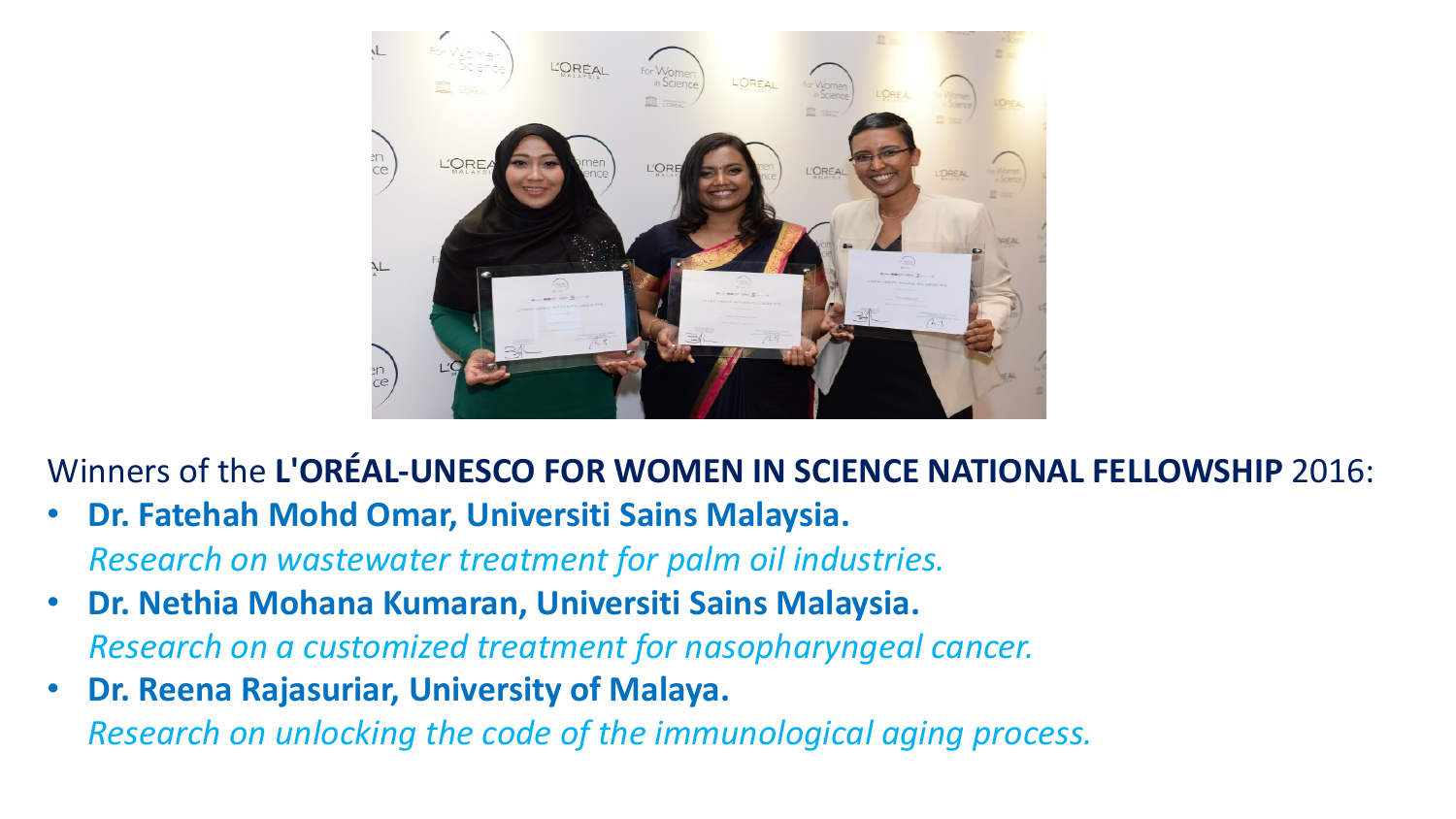# **Challenges**

# Way Forward



how to sustain males in school



A comprehensive approach to address issue of "lost"boys



how to reduce performance gap between males and females



Further policy interventions

Commitments from all levels  $-$ 



Low enrolment of girls in technical courses



government, communities and industries to encourage more girls in the non-traditional **TVET** courses



Lack of female leaders in top tier management



Provide more leadership opportunities for female